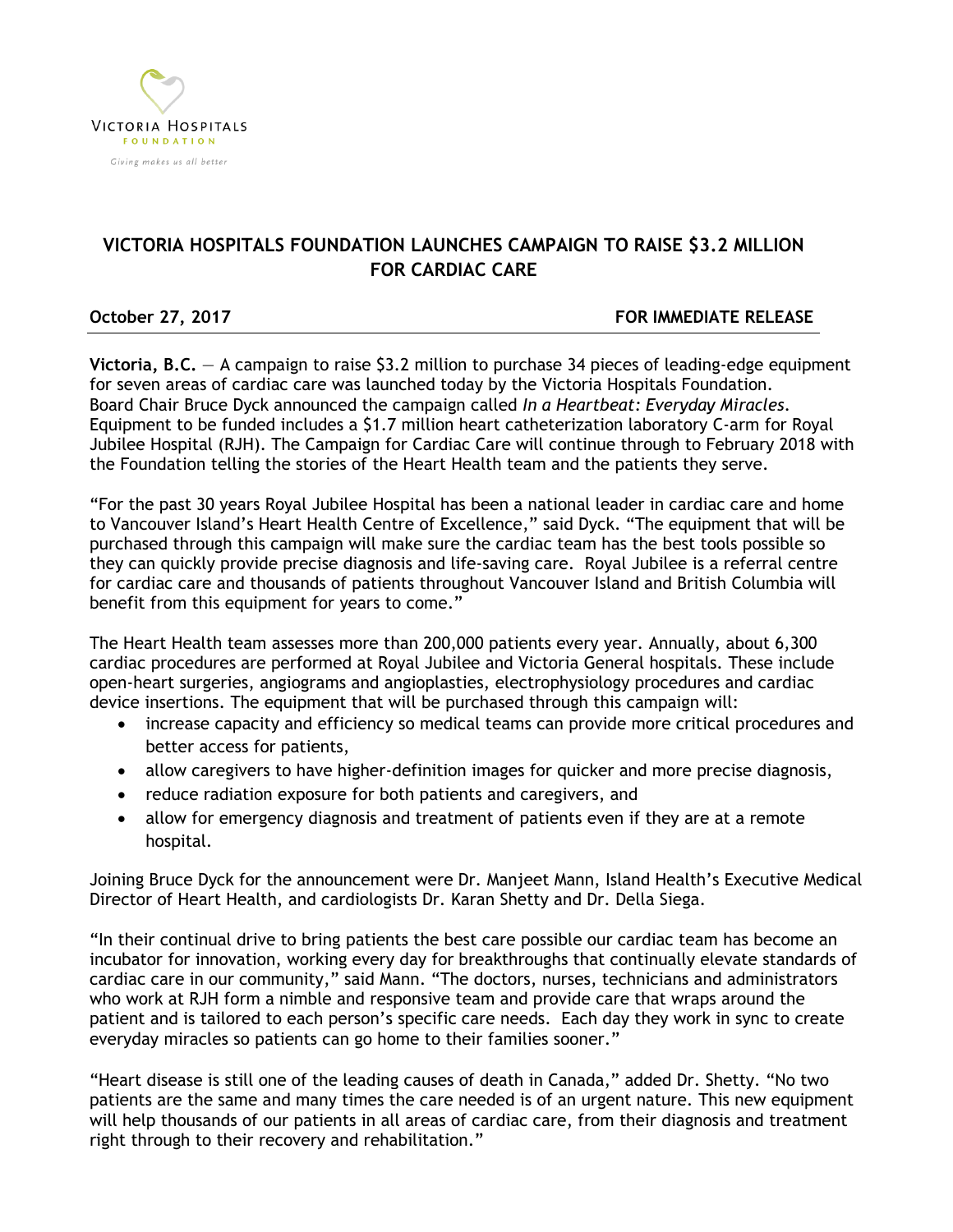Dr. Della Siega said, "My team and I rely on this equipment to perform procedures that save lives. I cannot say enough how inspiring it is for us all to know we have the support of our community to help fund equipment that allows us to do this complex and delicate work."

Cardiac patient and author of the book "*A Woman's Guide to Living with Heart Disease*" Carolyn Thomas also attended the announcement and spoke about her cardiac experience. "In 2008 I had a heart attack and ended up at the emergency department at RJH. Dr. Mann quickly diagnosed my condition and I received a stent that helped me begin my journey back to health. I am so grateful for the care I received at RJH from this talented team."

Contributions can be made by donating online at [www.victoriahf.ca,](http://www.victoriahf.ca/) calling 250-519-1750 or mailing a donation to Wilson Block, 1952 Bay Street, Victoria BC, V8R 1J8.

To learn more about *In a Heartbeat: Everyday Miracles* and read stories from former patients please visit: www.victoriahf/inaheartbeat. A list of equipment that will be funded through the campaign is attached.

**-30-**

### **Media Contact:**

Gaëlle van Erp, Communications Manager Victoria Hospitals Foundation 250-519-1750 (office) 778-678-6248 (mobile) [Gaelle.madevon@viha.ca](mailto:Gaelle.madevon@viha.ca)

#### **About the Victoria Hospitals Foundation:**

The Victoria Hospitals Foundation works in partnership with Island Health to enable donations to Vancouver Island's two largest and most comprehensive hospitals: the Royal Jubilee and the Victoria General. Last year, we raised more than \$7 million for urgently needed medical equipment and special projects that help these two hospitals provide care to all 785,000 residents of Vancouver Island. Since 1989, the Victoria Hospitals Foundation has raised more than \$128 million to benefit our hospitals. For more information, call the Foundation at 250- 519-1750 or visit [www.victoriahf.ca.](http://www.victoriahf.ca/)